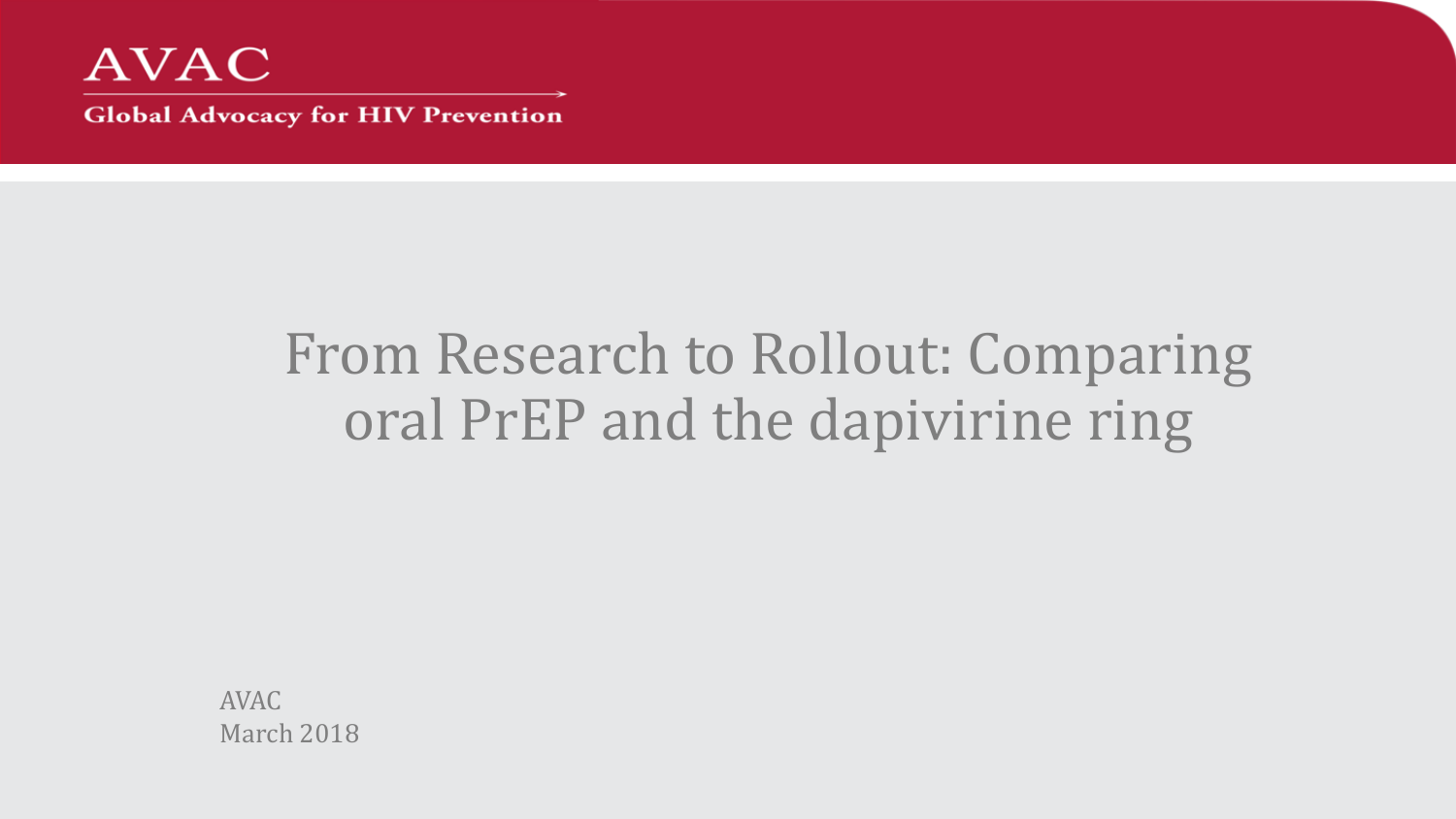# Product Introduction Process: Research to rollout

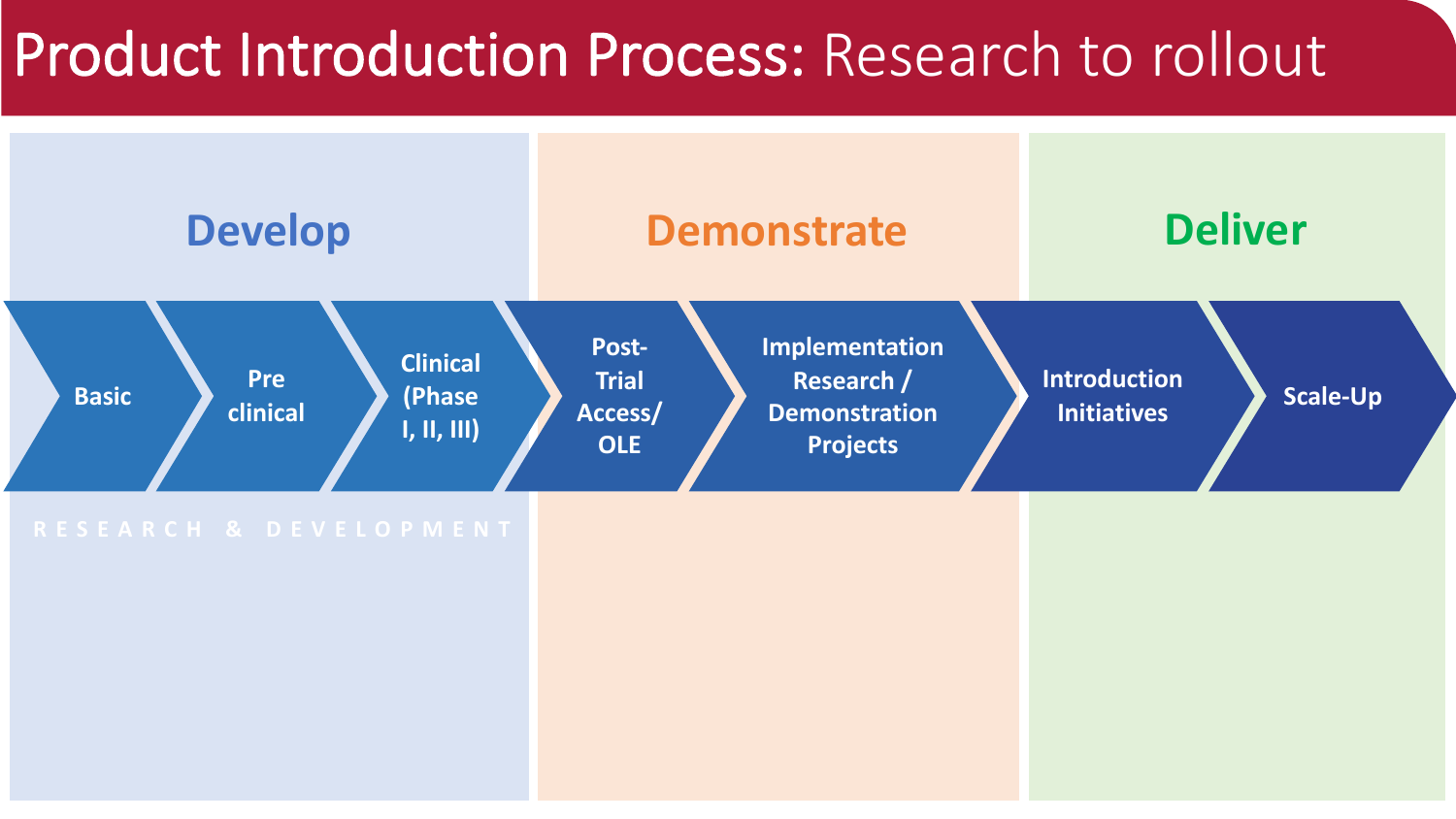## Product Introduction Process: Moving a product to the "real world"

| <b>Post-trial access</b> | After trial ends, intervention provided to participants, and sometimes their communities                                                                                     |
|--------------------------|------------------------------------------------------------------------------------------------------------------------------------------------------------------------------|
| <b>Open label</b>        | <b>Follow-on study</b> , intervention available for specific time to participants from randomized                                                                            |
| extensions (OLE)         | controlled trial who know they are receiving active intervention/potential benefit                                                                                           |
| <b>Implementation</b>    | <b>Research protocol</b> enrolling new participants (not previously in trials/OLE), aiming to                                                                                |
| research                 | assess intervention in a more "real world" setting                                                                                                                           |
| <b>Demonstration</b>     | <b>Offer use</b> of new intervention outside of clinical trial site; can address delivery                                                                                    |
| projects                 | infrastructure needs and ways individuals integrate it into daily activities & decision making                                                                               |
| <b>Introduction</b>      | <b>Large-scale</b> provision of an intervention, sometimes part of country rollout, aiming to learn                                                                          |
| initiatives              | and apply lessons from introducing an intervention at scale                                                                                                                  |
| Scale-up                 | Complex process of making new intervention widely available, includes mobilization of<br>sufficient resources for procurement, distribution, delivery, worker training, etc. |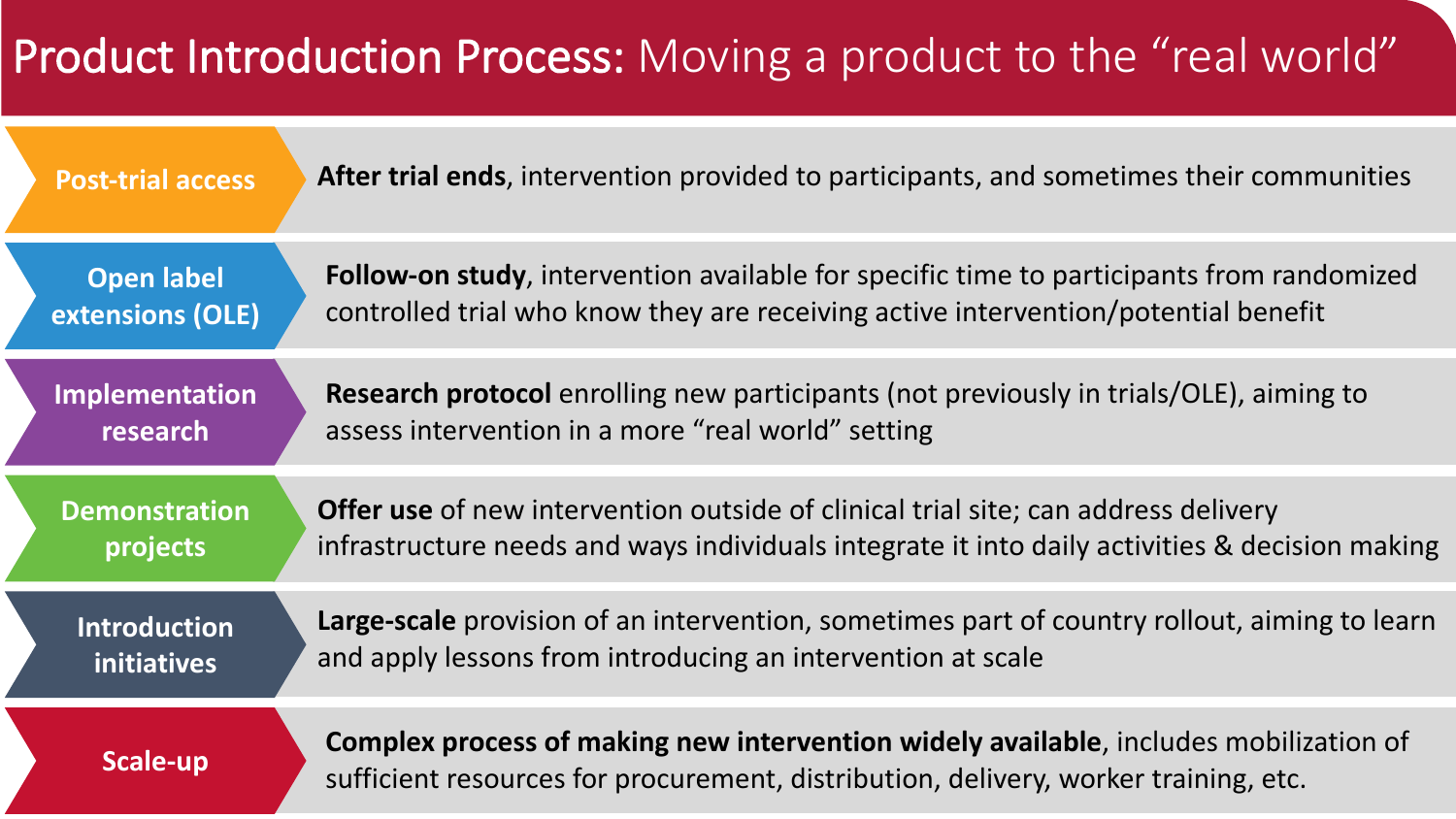### Product Introduction Process: Comparing oral PrEP and Dapi Ring

| <b>Phase III Efficacy</b>                 | 44%<br>(iPrEx, 2010)                                            | 27% & 31%<br>(ASPIRE & Ring Study, 2016) |  |
|-------------------------------------------|-----------------------------------------------------------------|------------------------------------------|--|
| <b>Open label</b><br>extensions (OLE)     | 50%<br><i>(iPrEx OLE, 2014)</i>                                 | 54% & 54%<br>(HOPE & DREAM OLE, 2018)    |  |
| Implementation<br>research                | 86%<br>(PROUD, 2015)                                            |                                          |  |
| <b>Demonstration</b><br>projects          | <b>62 distinct post-approval</b><br>projects; 47 different      | ???<br>(design and funding pending)      |  |
| <b>Introduction</b><br><b>initiatives</b> | organizations; projects ongoing,<br>planned and completed in 30 |                                          |  |
| Scale-up                                  | different countries<br>(As of Jan 2018)                         |                                          |  |